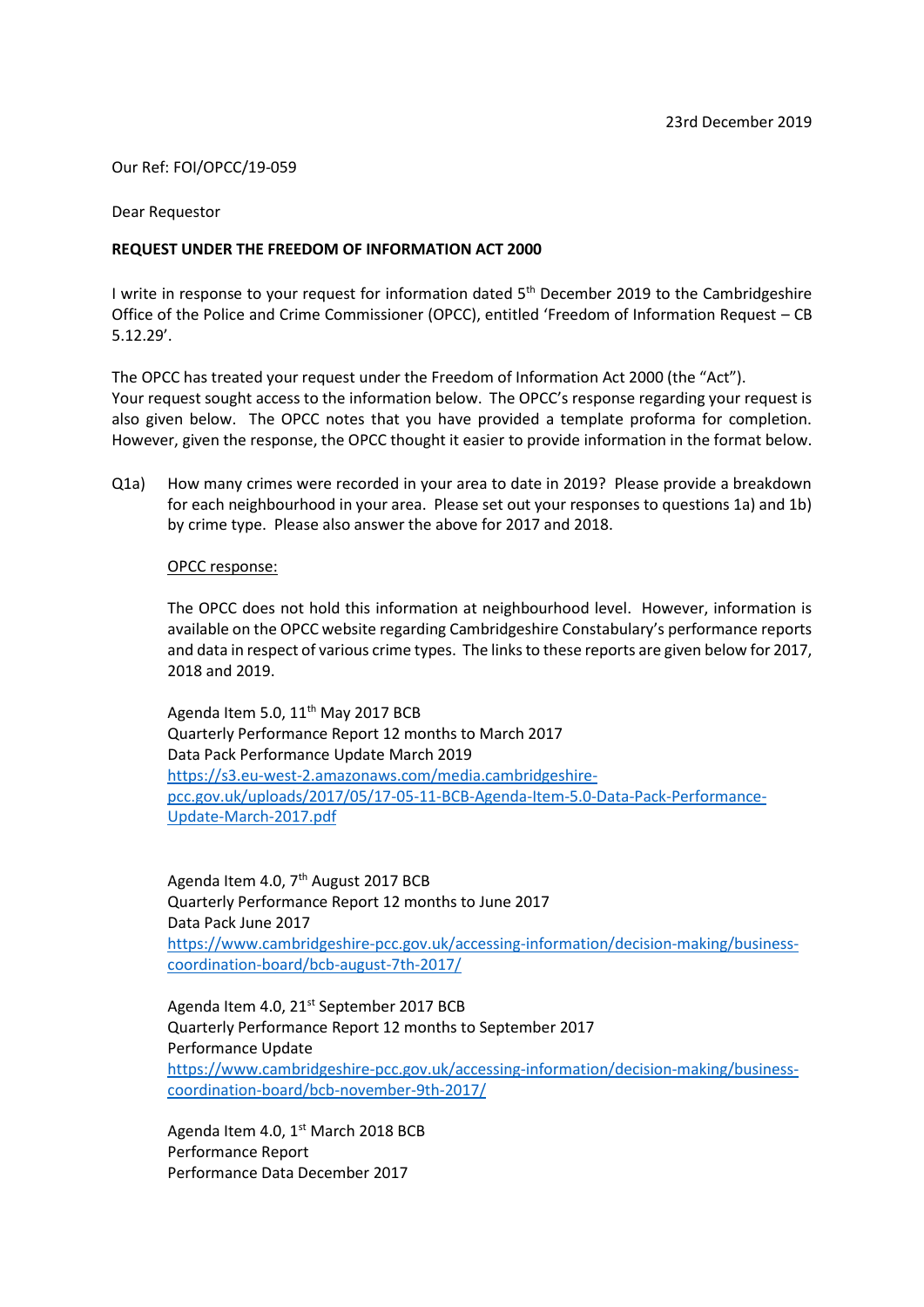[https://www.cambridgeshire-pcc.gov.uk/accessing-information/decision-making/business](https://www.cambridgeshire-pcc.gov.uk/accessing-information/decision-making/business-coordination-board/bcb-1st-march-2018/)[coordination-board/bcb-1st-march-2018/](https://www.cambridgeshire-pcc.gov.uk/accessing-information/decision-making/business-coordination-board/bcb-1st-march-2018/)

Agenda Items  $5.0 + 5.1$ ,  $10^{th}$  May 2018, BCB Quarterly Performance Report 12 months to March 2018 Performance Update March 2018 [https://www.cambridgeshire-pcc.gov.uk/accessing-information/decision-making/business](https://www.cambridgeshire-pcc.gov.uk/accessing-information/decision-making/business-coordination-board/bcb-10th-may-2018/)[coordination-board/bcb-10th-may-2018/](https://www.cambridgeshire-pcc.gov.uk/accessing-information/decision-making/business-coordination-board/bcb-10th-may-2018/)

Agenda Items  $4.0 + 4.1$ ,  $13<sup>th</sup>$  September 2018, BCB Quarterly Performance Report year ending June 2018 Performance Update June 2018 [https://www.cambridgeshire-pcc.gov.uk/accessing-information/decision-making/business](https://www.cambridgeshire-pcc.gov.uk/accessing-information/decision-making/business-coordination-board/bcb-13th-september-2018/)[coordination-board/bcb-13th-september-2018/](https://www.cambridgeshire-pcc.gov.uk/accessing-information/decision-making/business-coordination-board/bcb-13th-september-2018/)

Agenda Items  $6.0 + 6.1$ ,  $13<sup>th</sup>$  December 2018, BCB Quarterly Performance Report Performance Update September 2018 [https://www.cambridgeshire-pcc.gov.uk/accessing-information/decision-making/business](https://www.cambridgeshire-pcc.gov.uk/accessing-information/decision-making/business-coordination-board/13th-december-2018/)[coordination-board/13th-december-2018/](https://www.cambridgeshire-pcc.gov.uk/accessing-information/decision-making/business-coordination-board/13th-december-2018/)

Agenda Items 5.0, 28<sup>th</sup> February 2019 – Performance Update + but no data pack??? [https://www.cambridgeshire-pcc.gov.uk/accessing-information/decision-making/business](https://www.cambridgeshire-pcc.gov.uk/accessing-information/decision-making/business-coordination-board/28th-february-2019/)[coordination-board/28th-february-2019/](https://www.cambridgeshire-pcc.gov.uk/accessing-information/decision-making/business-coordination-board/28th-february-2019/)

Agenda Items  $8.0 + 8.1$ , BCB  $16^{th}$  May 2019 Performance Update 12 months ending March 2019 Performance Update 12 months ending March 2019 Data Pack [https://www.cambridgeshire-pcc.gov.uk/accessing-information/decision-making/business](https://www.cambridgeshire-pcc.gov.uk/accessing-information/decision-making/business-coordination-board/bcb-16th-may-2019/)[coordination-board/bcb-16th-may-2019/](https://www.cambridgeshire-pcc.gov.uk/accessing-information/decision-making/business-coordination-board/bcb-16th-may-2019/)

Q1b) Of these recorded crimes, how many were reported to have taken place on or within a fivemile radius of Traveller sites located in your area? Please specify the specific Traveller sites concerned. If you are not able to provide figures for the five mile radius, please provide the number and breakdown of crimes which are recorded as relating to those traveller sites.

I am aware that you do not record "Traveller" or "Gypsy" as an ethnicity category applied to an accused person of crime, but I am aware that your command and control systems can search for the name and/or location of Traveller sites and the associated recorded crimes either taking place on that site or involving occupants of that site. Please set out your responses to questions 1a) and 1b) by crime type. Please also answer the above for 2017 and 2018.

### OPCC response:

The OPCC does not hold this information.

Q2a) How many complaints of incidents were logged in your area to date in 2019? Please provide a breakdown for each neighbourhood in your area. Please set out your responses to question 1a) by incident type. Please also answer the above for 2017 and 2018.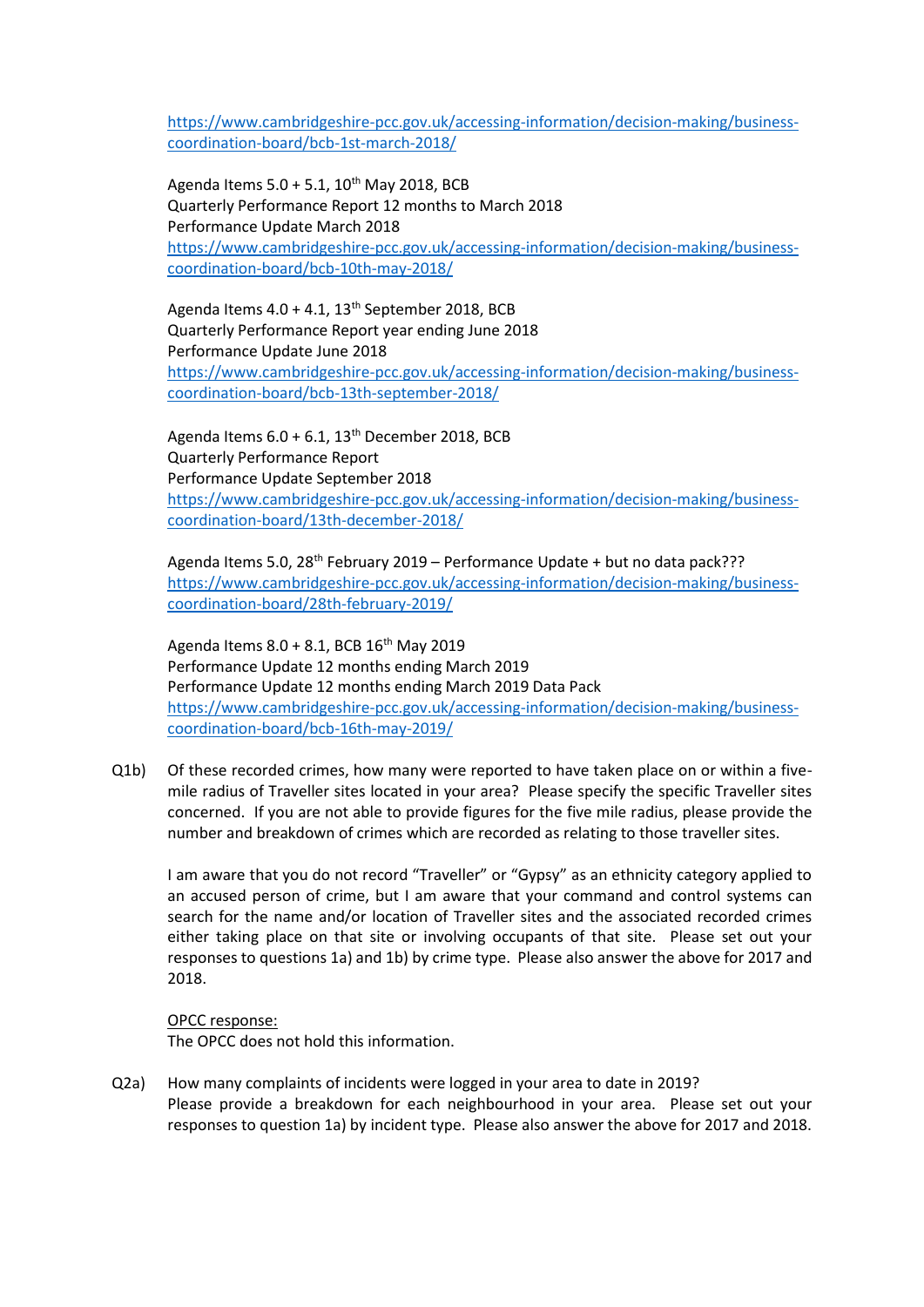### OPCC response:

The OPCC does not hold this information.

Q2b) Of these complaints of incidents, how many were reported to have taken place on or within a five-mile radius of Traveller sites located in your area? Please specify the specific Traveller sites concerned. If you are not able to provide figures for the five mile radius, please provide the number and breakdown of incidents which are recorded as relating to those Traveller sites. Please set out your responses to question 2b) by incident type. Please also answer the above for 2017 and 2018.

> I am aware that you do not record "Traveller" or "Gypsy" as an ethnicity category applied to an accused person on crime, but I am aware that your command and control systems can search for the name and/or location of Traveller sites and the associated complaints of incidents either taking place on that site or believed to involve occupants of that site.

# OPCC response:

The OPCC does not hold this information.

Q3a) How many police operations have you undertaken at Traveller sites located in your area to date in 2019? Please give the name of the sites involved in these operations. Please also answer the above for 2017 and 2018.

# OPCC response:

The OPCC do not undertake police operations and therefore the OPCC does not hold this information.

Q3b) Please provide the cost of the operations identified at 3a) above. Please also answer the above for 2017 and 2018.

### OPCC response:

The OPCC does not hold this information.

Q4a) Please provide your total everyday policing costs to date in 2019? Please also answer the above for 2017 and 2018.

OPCC response: The OPCC does not hold this information.

Q4b) Of these costs, what is the cost attributable to police activities (for example, police callouts, patrols and site attendance) directly related to the Traveller sites in your area? Please also answer the above for 2017 and 2018.

OPCC response: The OPCC does not hold this information.

The Act requires that the OPCC handles all requests in a manner that is blind to the identity of the requestor. Any information released in response to a request is regarded as being published and therefore in the public domain without caveat.